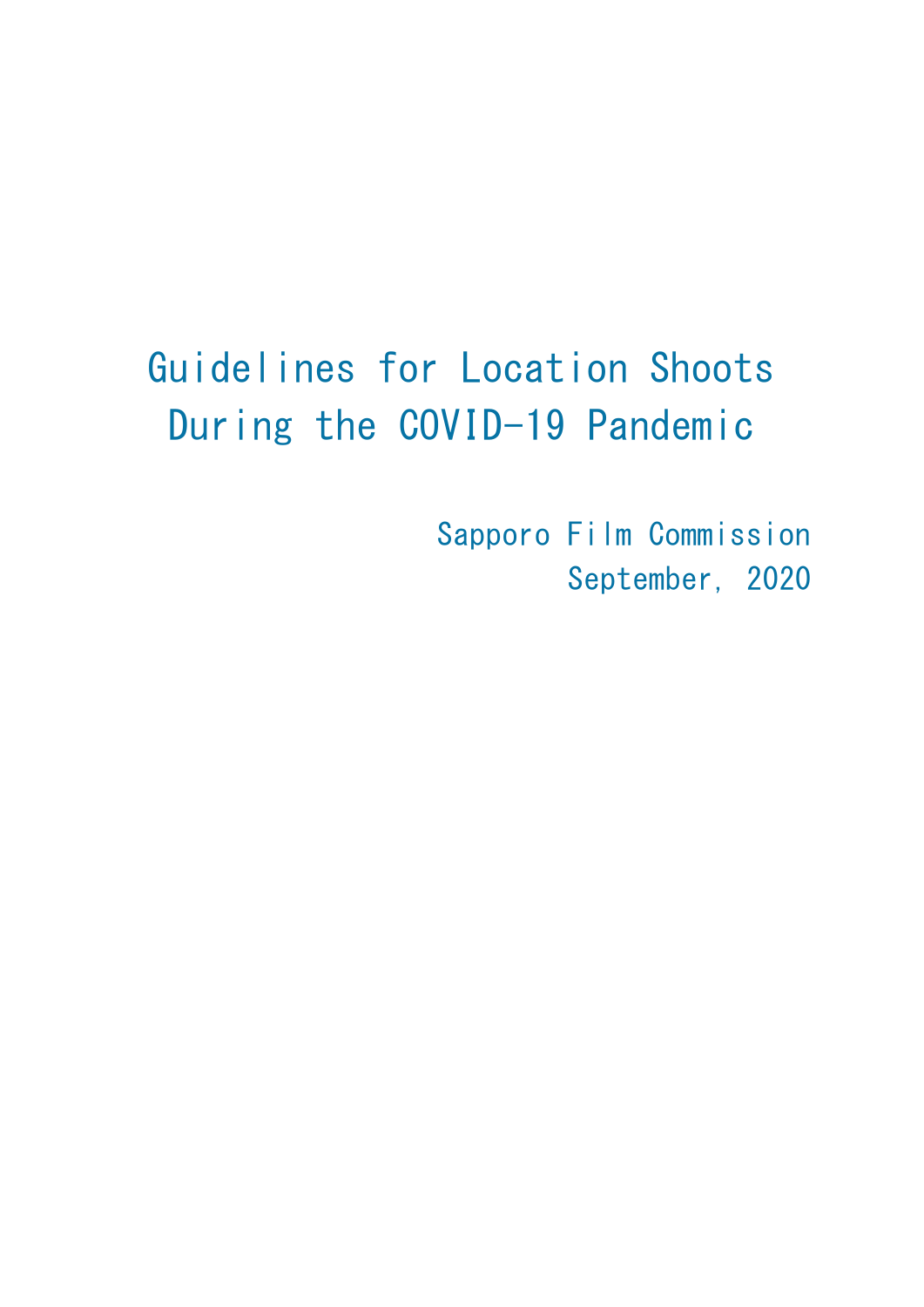## Introduction

In response to the COVID-19 pandemic, we have been asked to place the highest priority on preventing its spread by refraining from actions such as going out or engaging in business activities, while both municipal and economic activities have been suspended. However, in late June, Sapporo moved from Step 1 to Step 2 in the gradual easing of these restrictions according to guidelines specified by the Hokkaido Government. This eased restrictions on the use of facilities and holding of events, allowing people to be more active and stimulating socio-economic activity.

However, this does not mean that the fight against the virus is over. Looking ahead at the prolonged struggle, we will continue to work to revitalize the economy while preventing the spread of infection by practicing the "New Hokkaido Lifestyle" indicated by the government. This also means that we must work to expand location shooting while also reducing the risk of infection.

As COVID-19 has spread over the last few months, the Japan Film Commission, video production companies and other organizations in a variety of industries have created guidelines for measures to be taken to prevent infection. Additionally, the Hokkaido Government launched the "New Hokkaido Style" in an effort to build a society that can resist the virus.

Moving forward, in order to safely shoot on location while preventing COVID-19 infection, business operators (consigners, hereafter referred to as location managers) involved in the planning and production of video work, as well operators (consignees), must take the appropriate measures to prevent infection in accordance with these guidelines.

As an addendum to the "COVID-19 Infection Control Guideline in Supporting Location Shoots" provided by the Japan Film Commission, we have created guidelines under the supervision of the Sapporo Economic & Tourism Affairs Bureau. This was done in consideration of factors such as actual economic and workplace conditions of the various operators involved in production in order to ensure all operators can continue working, as well as to provide an opportunity for both consignors and consignees to work together on infection prevention efforts.

The items listed are a guide for reducing infection risk. However, the level of the measures to be taken depend on infection status, type of work (movie, TV, etc.) and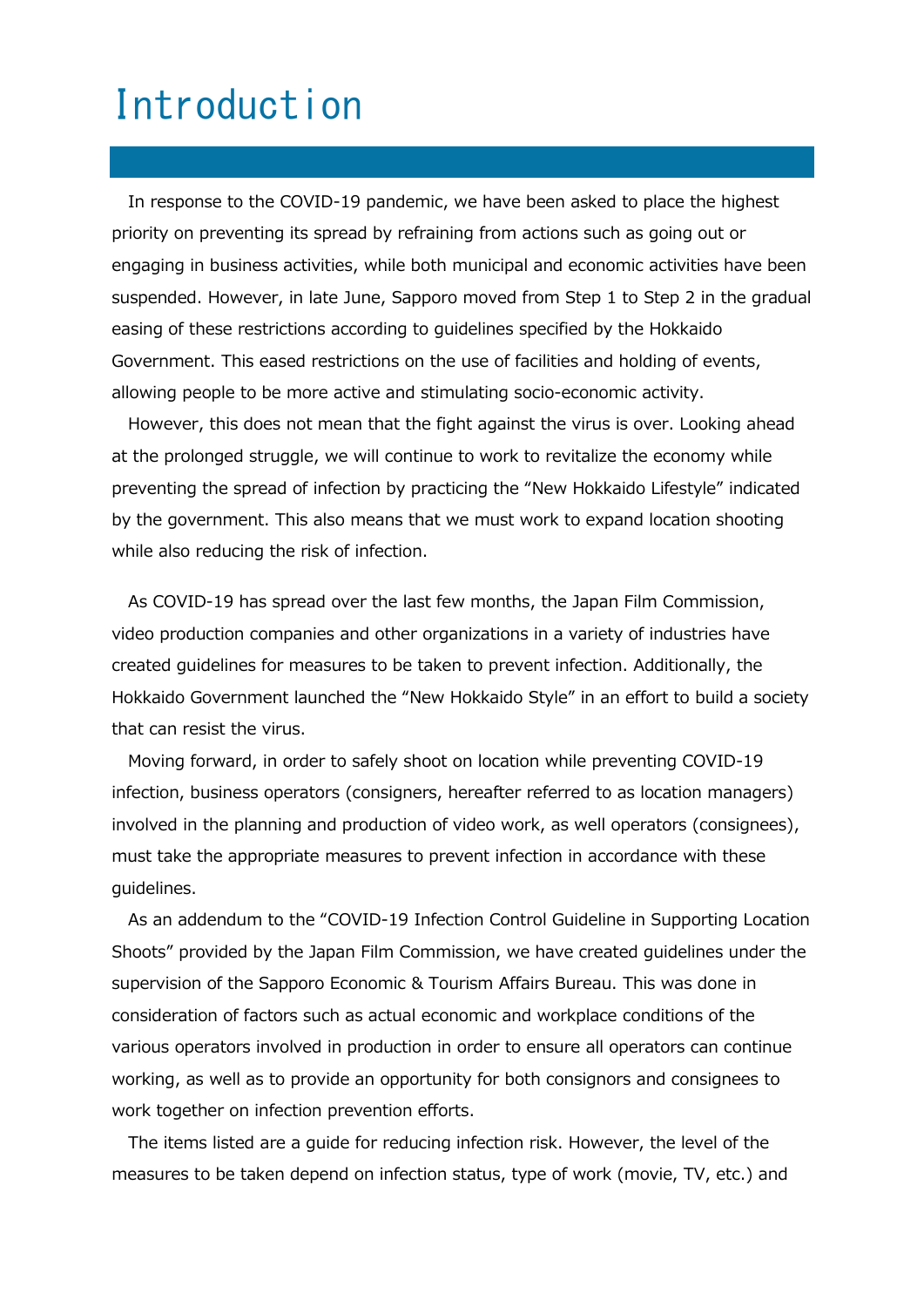scale, which may result in these efforts interfering with an ideal video production scenario. Furthermore, taking these efforts does not guarantee a 100% prevention rate. Therefore, operators must take infection risk into consideration, proactively and independently thinking outside the box to take measures that prevent infection as required on the specific site.

Finally, in order to ensure the safety of staff, the location and local talent involved in the shoot, the Sapporo Film Commission will distribute these guidelines in the hope of raising awareness of the measures to prevent infection during video production activities.

## 1 Basic Items

### 1-1 Proactive Measures

- 1 The operators involved in production must submit a staff list (contact information) of those involved in shooting to the location manager in advance.
- 2 Temperatures must be taken each morning and evening, and a checklist detailing health conditions, including symptoms such as cough or diarrhea, must be submitted to the location manager
- 3 Anyone with strong symptoms such as difficulty breathing, extreme tiredness or high fever must quarantine at home or in a hotel. Fever is generally considered to be a temperature of 37.5°C or above, though there are differences from person to person where this may be considered a normal temperature.
- 4 People who have experienced symptoms must not participate in shooting for at least 72 hours, even if these symptoms improve.
- 5 Under the assumption that there will be people who develop symptoms, the location manager must consult with operators involved in production, check with the local health center or consultation office and provide a transportation system and other measures in the event of people experiencing health issues.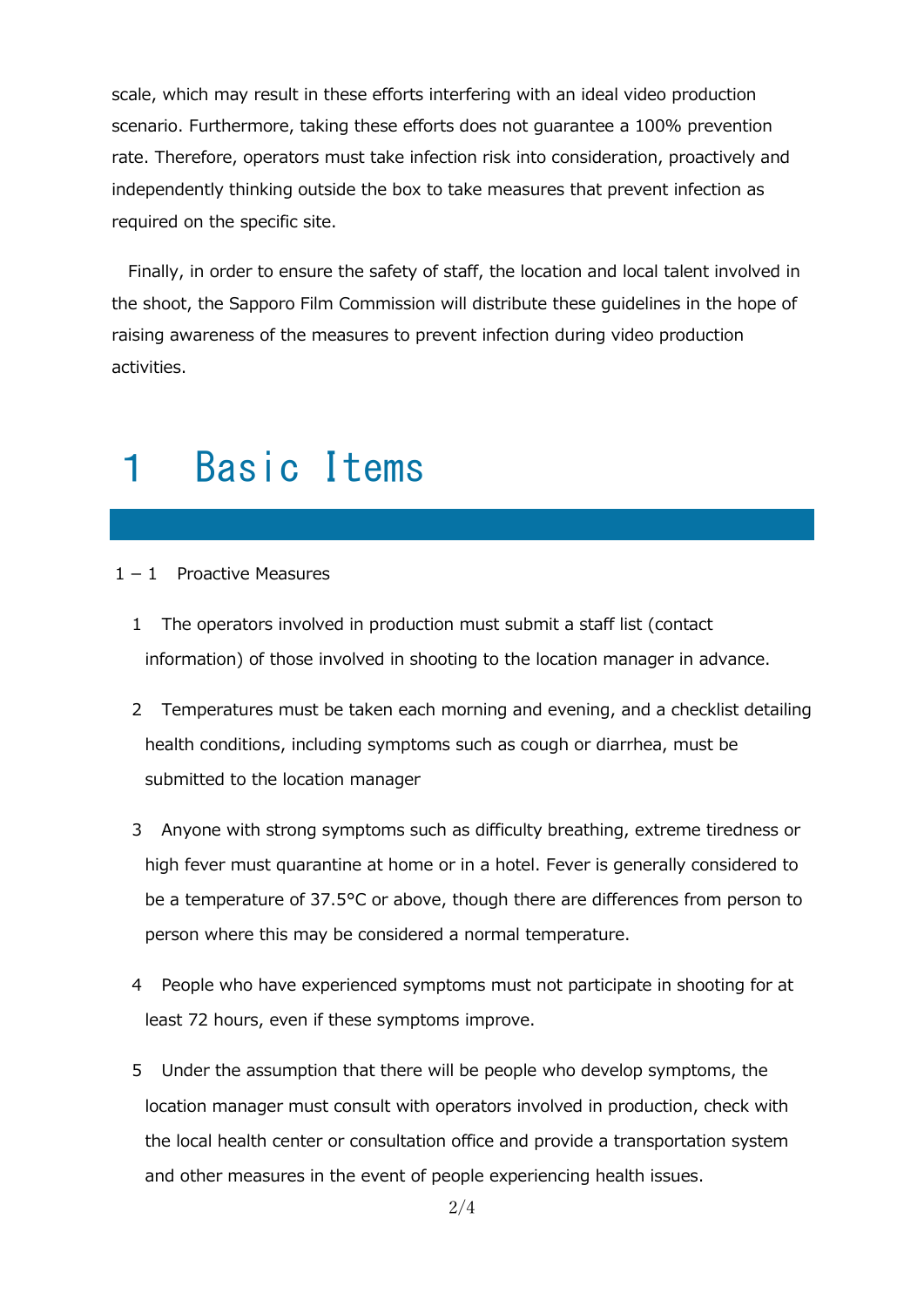Japan: Call center (Japanese Government tourist bureau) for foreign tourists

TEL 050-3816-2787

6 The Hokkaido Corona Alert System and COVID-19 Contact-Confirming Application must be proactively utilized.

 $1-2$  General Shooting

- 1 You must wear a mask or face shield. When doing so, protect yourself from heat stroke and difficulty breathing. Make sure to thoroughly disinfect face shields.
- 2 Maintain social distance and avoid having conversations at a distance where people can come in physical contact.
- 3 Minimize conversation and refrain from using loud voices.

4 Thoroughly wash and disinfect your hands. Disinfectant must always be made available at shooting locations and in vehicles.

- 5 Disinfect toilet seats whenever possible. Close the lid before flushing to prevent splashing.
- 6 Take garbage with you if possible. If garbage must be collected, do so while wearing a mask and gloves.
- 7 When using taxis, keep track of the date and route.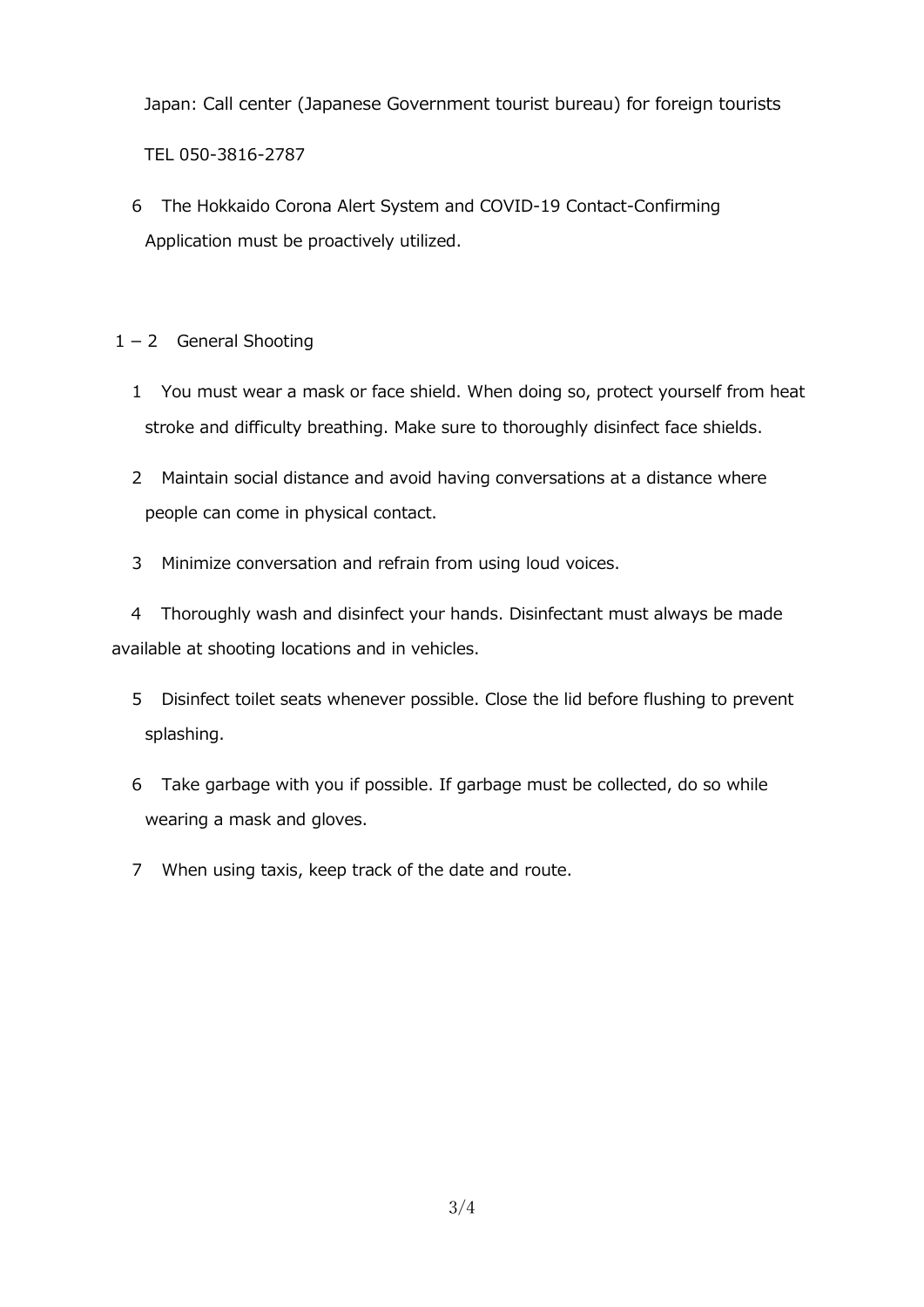# 2 Additional Items

#### $2 - 1$  Vehicles

1 Ensure there is sufficient space between passengers by assigning seating so that seats alternate by window side, etc. The company in charge of transportation must post a table indicating capacity and seating assignments inside the vehicle.

2 Ensure ventilation by keeping windows open and using the air conditioner in outside air mode.

3 Do not use equipment intended to be shared, such as refrigerators.

4 Thoroughly disinfect hands when loading or unloading equipment.

5 Have the driver open and close doors automatically, and thoroughly disinfect handles.

6 For additional measures to prevent infection, follow the instructions of the company in charge of transportation.

 $2 - 2$  Shooting, lighting and special equipment

1 Only the staff in charge may handle special equipment.

2 Thoroughly disinfect hands when handling special equipment. Thoroughly disinfect the equipment when work is completed.

3 Transceivers must be managed by the person using them and disinfected after use.

 $2-3$  Costumes, makeup and props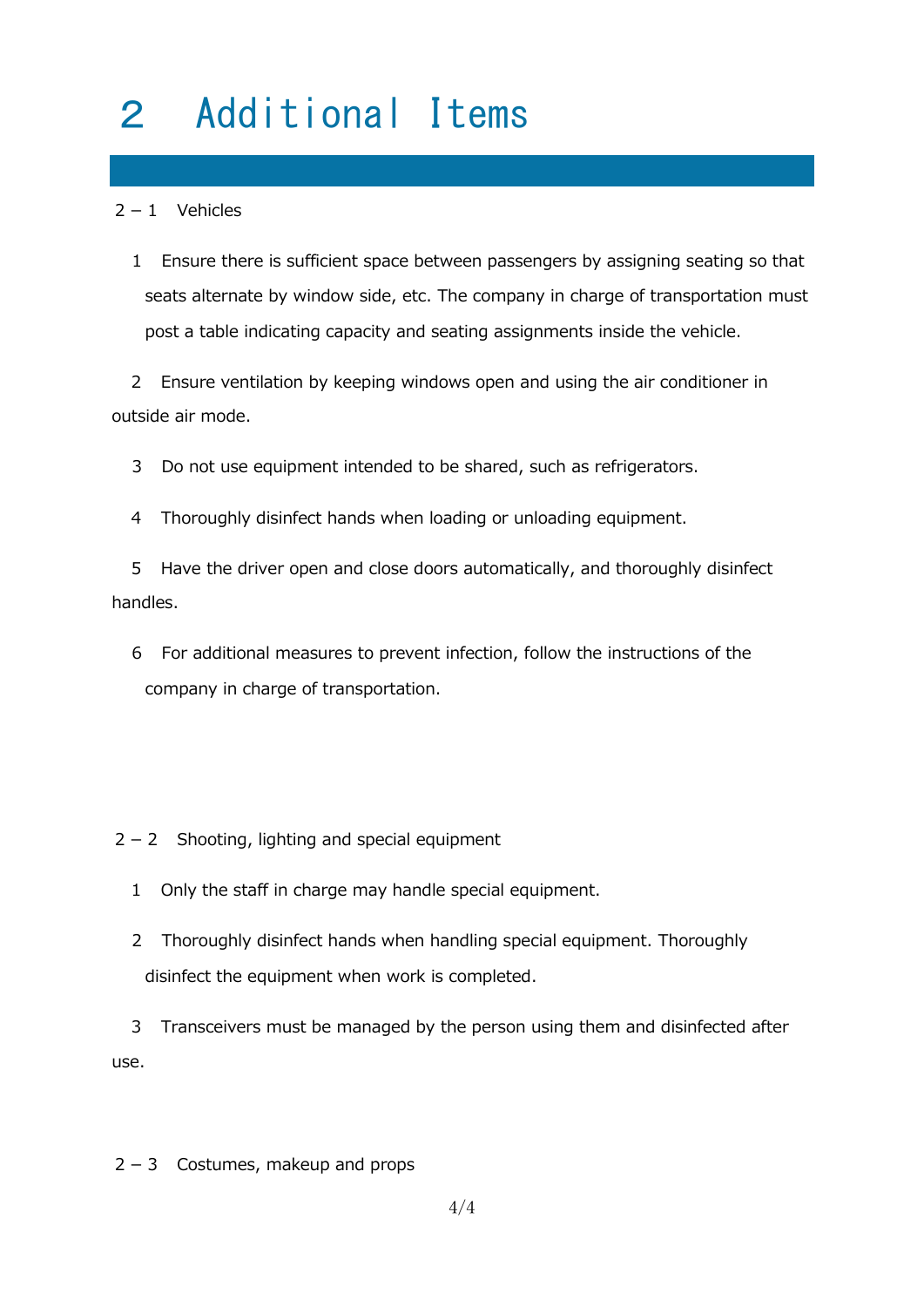1 Staff who handle costumes, makeup tools and props must wear gloves whenever possible and use different gloves for each performer.

2 Costumes, makeup tools and props must not be shared or reused, and must be thoroughly disinfected.

3 Makeup and changing areas must be separated by a distance of 2 meters or more, or separated by partitions. They must be thoroughly disinfected after use.

### $2 - 4$  Shooting

- 1 When building the set, setting up equipment or checking video, etc., make sure to limit the number of staff members and performers in a location at the same time.
- 2 Prepare food to be used for shooting meal scenes under the stipulations of measures to prevent infection.
- 3 Ensure social distance and take other measures to prevent infection, even when in contact with the general public during interviews, etc.
- 4 If there are crowds of spectators, make sure they are not densely packed.

### $2-5$  Meals

- 1 When handling food and beverages, wear a mask, face shield and gloves. Avoid serving food with your hands.
- 2 Meals must be distributed individually. Names must be attached to beverages and distributed individually.
- 3 Do not prepare meals without taking measures to prevent infection.
- 4 Avoid face-to-face seating in dining areas.
- 5 Do not allow large numbers of people to eat together.